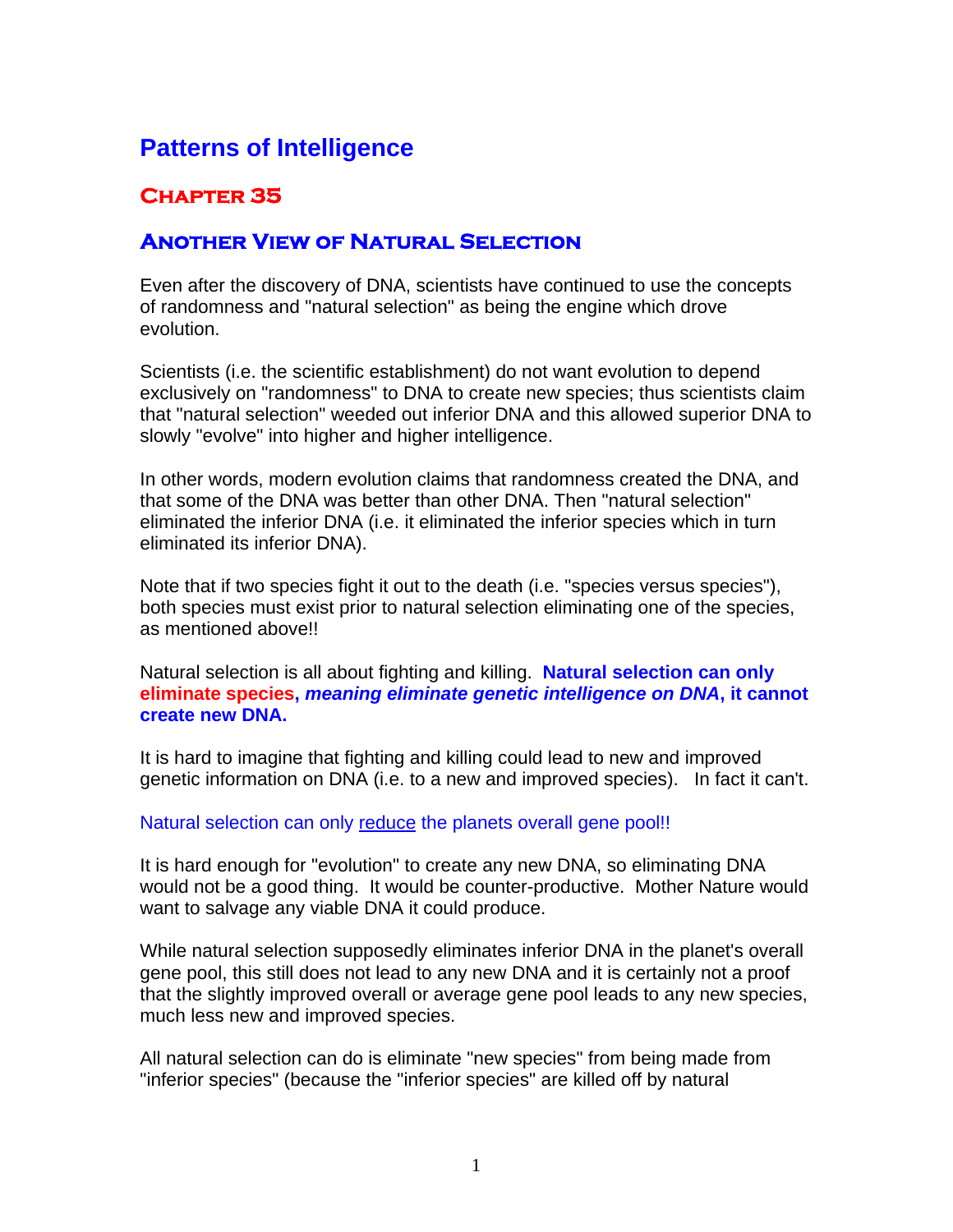selection). This is nice, but it does not overcome the problems with creating new species.

In other words, "natural selection" can only destroy **already existing** "inferior species," by definition, from "evolving." It has nothing to do with creating superior species.

So who cares? "Inferior species" are not going to "evolve" into new species (because evolution is nonsense) so who cares whether these species survive or not!!

Evolutionists talk as if "natural selection" was critical in **creating** new species. This claim is based on pre-DNA concepts and is nonsense in the age of knowing about DNA. **Natural selection doesn't create anything**; **it only destroys things** after they are created and it only reduces the gene pool.

For example, suppose there were 10,000 species on the earth. Suppose "natural selection" destroyed 600 of these species. Has the overall gene pool increased? No, it has decreased.

While the "average" species intelligence may have increased, how is this going to lead to superior species?

Neither stupid nor smart species are going to evolve into new species.

Natural selection distracts attention away from the key issue: creating new and improved species in the age of DNA.

Has anything happened in the destruction of these 600 species that has improved any DNA on the planet? No, it hasn't. The overall gene pool has decreased, not increased.

As mentioned, perhaps the "average" "genetic intelligence" increased by eliminating inferior genetic intelligence, but so what? Nothing new has been created. No new and superior species has been created. Only the possible evolution of "inferior species" has been stopped by natural selection. But the supposed evolution of "superior species" has not been improved one iota. Macroevolution is nonsense.

But again, all of this assumes the theory of evolution is true and that it is better for superior species to "evolve" rather than inferior species to "evolve." While that may be true, the overriding truth is that **nothing evolves** so "natural selection" is a purely academic issue!! "Natural selection" sounds nice, but it is totally irrelevant because the theory of evolution itself is not true!!